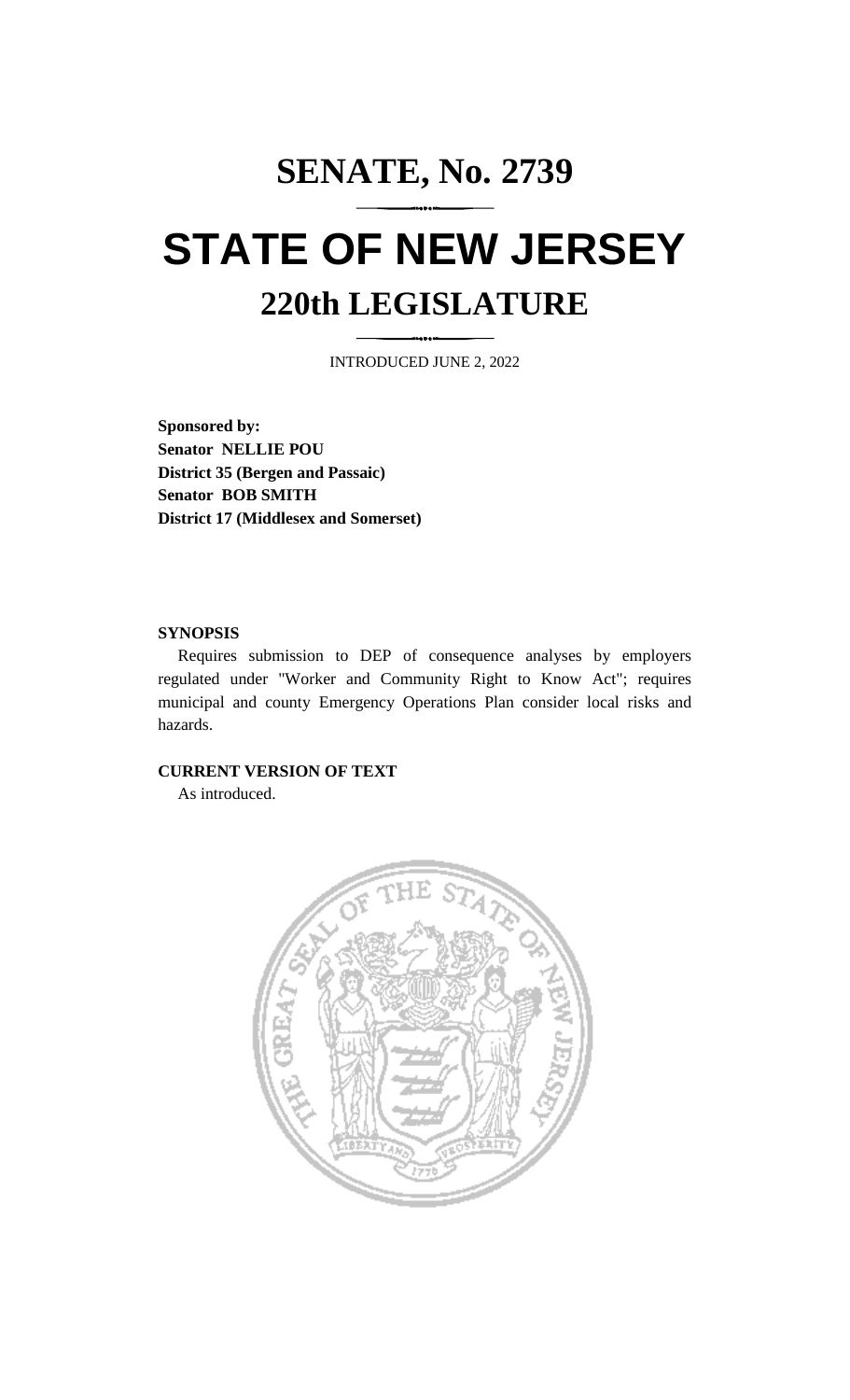**AN ACT** concerning the storage and transport of hazardous substances and emergency planning for risks therefrom, amending and supplementing P.L.1983, c.315, supplementing chapter 9 of Appendix A, and amending P.L.1989, c.222. **BE IT ENACTED** *by the Senate and General Assembly of the State of New Jersey:* 9 1. Section 3 of P.L.1983, c.315 (C.34:5A-3) is amended to read as follows: 3. As used in **[**this act**]** P.L.1983, c.315 (C.34:5A-1 et seq.): a. "Chemical Abstracts Service number" means the unique identification number assigned by the Chemical Abstracts Service to chemicals. b. "Chemical name" means the scientific designation of a chemical in accordance with the nomenclature system developed by the International Union of Pure and Applied Chemistry or the Chemical Abstracts Service rules of nomenclature. c. "Common name" means any designation or identification such as a code name, code number, trade name, brand name or generic name used to identify a chemical other than by its chemical name. d. "Container" means a receptacle used to hold a liquid, solid, or gaseous substance, including, but not limited to, bottles, pipelines, bags, barrels, boxes, cans, cylinders, drums, cartons, vessels, vats, and stationary or mobile storage tanks. "Container" shall not include process containers. e. "Council" means the Right to Know Advisory Council created pursuant to section 18 of this act. f. "County health department" means a county health agency established pursuant to P.L.1975, c.329 (C.26:3A2-1 et seq.), or the office of a county clerk in a county which has not established a department. g. "Employee representative" means a certified collective bargaining agent or an attorney whom an employee authorizes to exercise **[**his**]** the employee's rights to request information pursuant to the provisions of this act, or a parent or legal guardian of a minor employee. h. "Employer" means any person or corporation in the State engaged in business operations which has a Standard Industrial Classification, as designated in the Standard Industrial Classification Manual prepared by the federal Office of Management and Budget, within the following Major Group Numbers, Group Numbers, or Industry Numbers, as the case may be, except as otherwise provided herein: Major Group Number 07 (Agricultural Services), only Industry Number 0782--Lawn and

**EXPLANATION – Matter enclosed in bold-faced brackets [thus] in the above bill is not enacted and is intended to be omitted in the law.**

**Matter underlined thus is new matter.**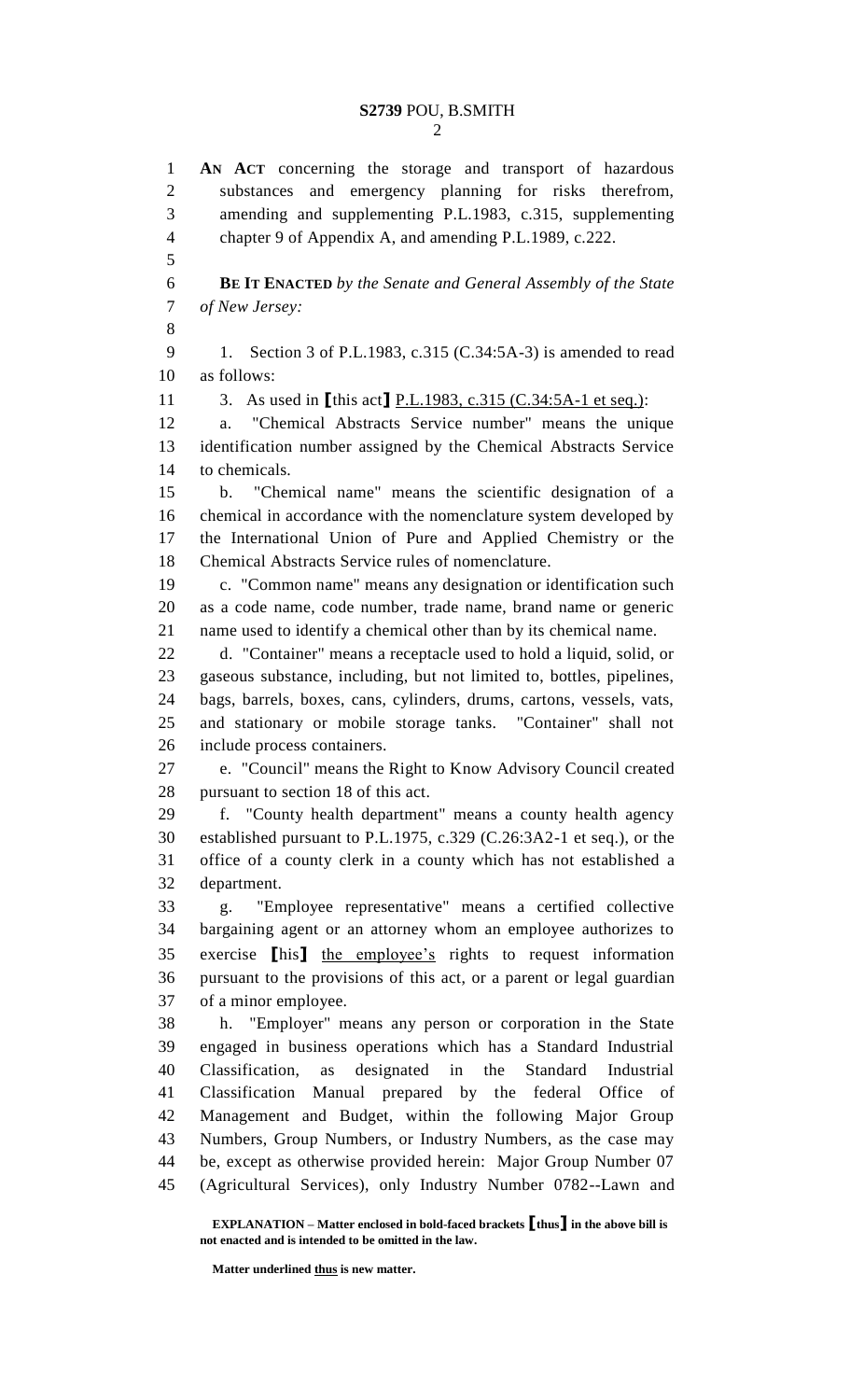garden services; Major Group Numbers 20 through 39 inclusive (manufacturing industries); Major Group Number 45 (Transportation by Air), only Industry Number 4511--Air Transportation, certified carriers, and Group Number 458--Air Transportation Services; Major Group Number 46 (Pipelines, Except Natural Gas); Major Group Number 47 (Transportation Services), only Group Numbers 471--Freight Forwarding, 474-- Rental of Railroad Cars, and 478--Miscellaneous Services Incidental to Transportation; Major Group Number 48 (Communication), only Group Numbers 481--Telephone Communication, and 482--Telegraph Communication; Major Group Number 49 (Electric, Gas and Sanitary Services); Major Group Number 50 (Wholesale Trade--Durable Goods), only Industry Numbers 5085--Industrial Supplies, 5087--Service Establishment Equipment and Supplies, and 5093--Scrap and Waste Materials; Major Group Number 51 (Wholesale trade, nondurable goods), only Group Numbers 512--Drugs, Drug Proprietaries and Druggist's Sundries, 516--Chemicals and Allied Products, 517--Petroleum and petroleum products, 518--Beer, Wine and Distilled Alcoholic Beverages, and 519--Miscellaneous Nondurable Goods; Major Group Number 55 (Automobile Dealers and Gasoline Service Stations), only Group Numbers 551--Motor Vehicle Dealers (New and Used), 552--Motor Vehicle Dealers (Used only), and 554-- Gasoline Service Stations; Major Group Number 72 (Personal Services), only Industry Numbers 7216--Dry Cleaning Plants, Except Rug Cleaning, 7217--Carpet and Upholstery Cleaning, and 7218--Industrial Launderers; Major Group Number 73 (Business Services), only Industry Number 7397 Commercial testing laboratories; Major Group Number 75 (automotive repair, services, and garages), only Group Number 753--Automotive Repair Shops; Major Group Number 76 (miscellaneous repair services), only Industry Number 7692--Welding Repair; Major Group Number 80 (health services), only Group Number 806--Hospitals; and Major Group Number 82 (educational services), only Group Numbers 821- -Elementary and Secondary Schools and 822--Colleges and Universities, and Industry Number 8249--Vocational Schools. Except for the purposes of section 26 of this act, "employer" means the State and local governments, or any agency, authority, department, bureau, or instrumentality thereof, or any non-profit, non-public school, college or university.

 i. "Environmental hazardous substance" means any substance on the environmental hazardous substance list.

 j. "Environmental hazardous substance list" means the list of environmental hazardous substances developed by the Department of Environmental Protection pursuant to section 4 of this act.

 k. "Environmental survey" means a written form prepared by the Department of Environmental Protection and transmitted to an employer, on which the employer shall provide certain information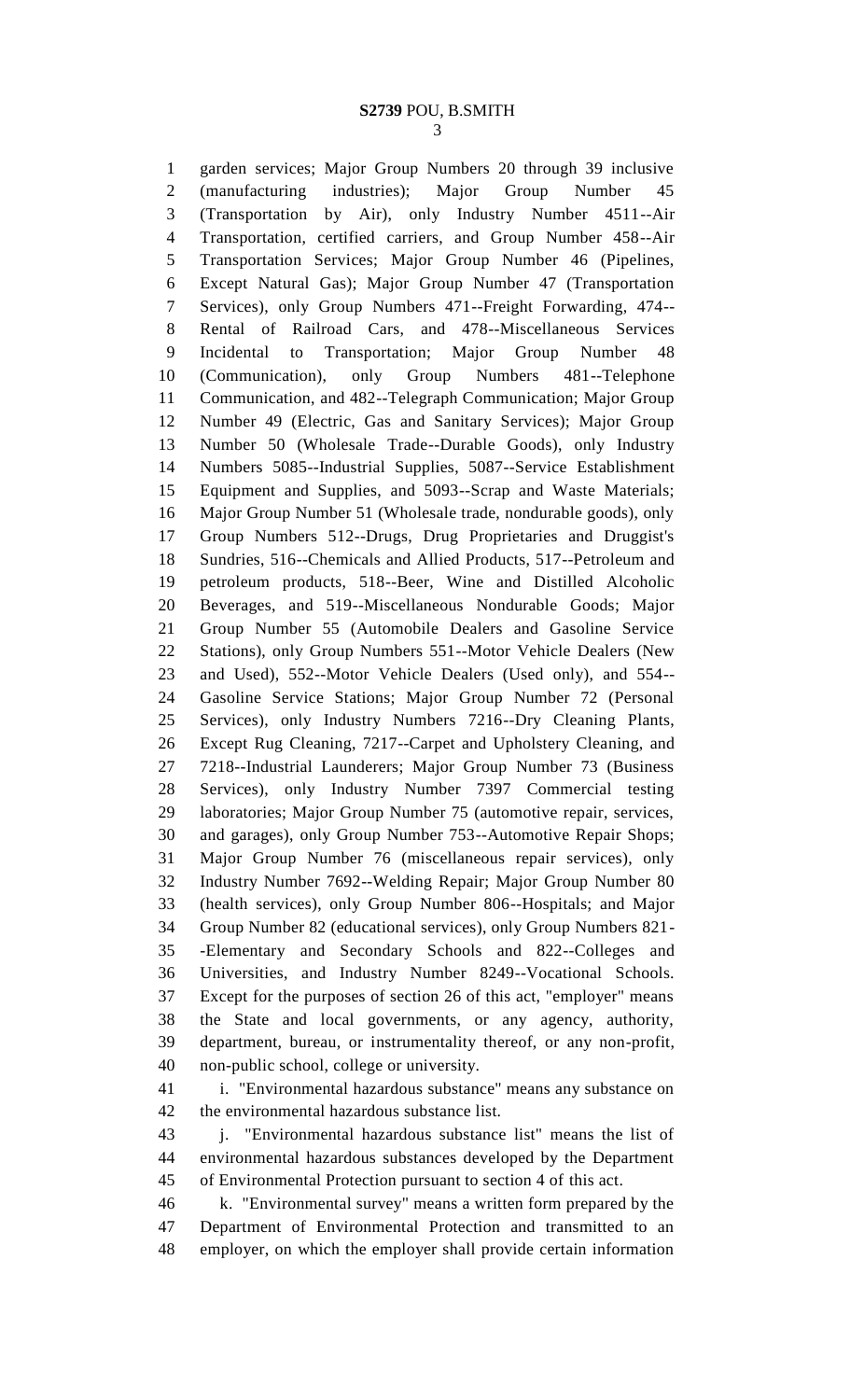concerning each of the environmental hazardous substances at **[**his**]** 2 the facility, including, but not limited to, the following: (1) The chemical name and Chemical Abstracts Service number of the environmental hazardous substance; (2) A description of the use of the environmental hazardous substance at the facility; (3) The quantity of the environmental hazardous substance produced at the facility; (4) The quantity of the environmental hazardous substance brought into the facility; (5) The quantity of the environmental hazardous substance consumed at the facility; (6) The quantity of the environmental hazardous substance shipped out of the facility as or in products; (7) The maximum inventory of the environmental hazardous substance stored at the facility, the method of storage, and the frequency and methods of transfer; (8) The total stack or point-source emissions of the environmental hazardous substance; (9) The total estimated fugitive or nonpoint-source emissions of the environmental hazardous substance; (10) The total discharge of the environmental hazardous substance into the surface or groundwater, the treatment methods, and the raw wastewater volume and loadings; (11) The total discharge of the environmental hazardous substance into publicly owned treatment works; (12) The quantity, and methods of disposal, of any wastes containing an environmental hazardous substance, the method of on-site storage of these wastes, the location or locations of the final disposal site for these wastes, and the identity of the hauler of the wastes; (13) The total quantity of environmental hazardous substances generated at the facility, including hazardous substances generated as nonproduct output; (14) The quantity of environmental hazardous substances recycled on-site and off-site; **[**and**]** (15) Information pertaining to pollution prevention activities at 38 the facility; and (16) A consequence analysis that conforms to the provisions of 40 section 2 of P.L., c. (C.) (pending before the Legislature as this bill). As used in this subsection, "pollution prevention" and "nonproduct output" shall have the same meaning as set forth in section 3 of P.L.1991, c.235 (C.13:1D-37). l. "Facility" means the building, equipment and contiguous area at a single location used for the conduct of business. Except for the purposes of subsection c. of section 13, section 14, and subsection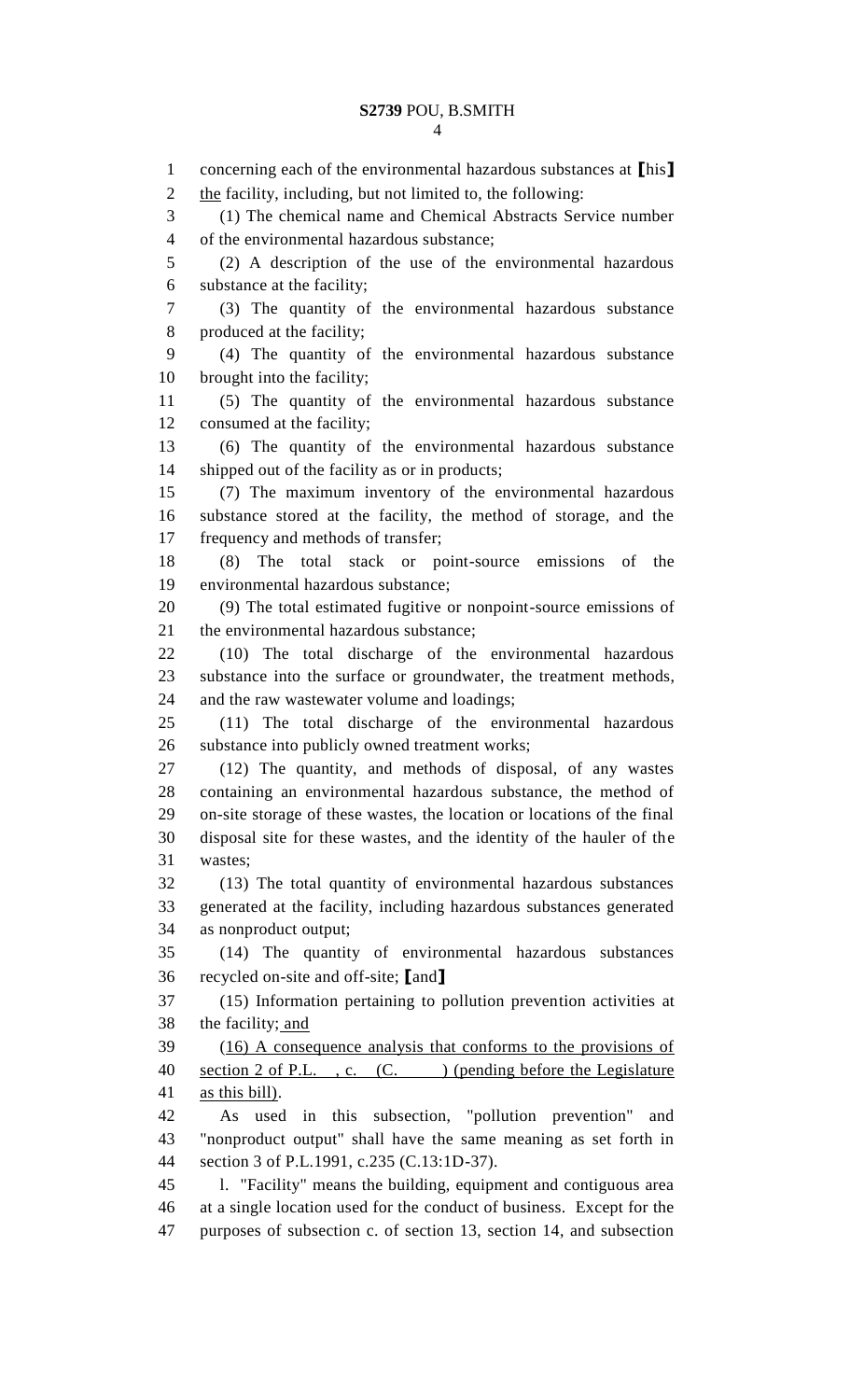b. of section 25 of this act, "facility" shall not include a research and development laboratory. m. "Hazardous substance" means any substance, or substance contained in a mixture, included on the workplace hazardous substance list developed by the Department of Health pursuant to section 5 of this act, introduced by an employer to be used, studied, produced, or otherwise handled at a facility. "Hazardous substance" shall not include: (1) Any article containing a hazardous substance if the hazardous substance is present in a solid form which does not pose any acute or chronic health hazard to an employee exposed to it; (2) Any hazardous substance constituting less than 1**[**%**]** percent of a mixture unless the hazardous substance is present in an aggregate amount of 500 pounds or more at a facility; (3) Any hazardous substance which is a special health hazard substance constituting less than the threshold percentage established by the Department of Health for that special health hazard substance when present in a mixture; or (4) Any hazardous substance present in the same form and concentration as a product packaged for distribution and use by the general public to which an employee's exposure during handling is not significantly greater than a consumer's exposure during the principal use of the toxic substance. n. "Hazardous substance fact sheet" means a written document prepared by the Department of Health for each hazardous substance and transmitted by the department to employers pursuant to the provisions of this act, which shall include, but not be limited to, the following information: (1) The chemical name, the Chemical Abstracts Service number, the trade name, and common names of the hazardous substance; (2) A reference to all relevant information on the hazardous substance from the most recent edition of the National Institute for Occupational Safety and Health's Registry of Toxic Effects of Chemical Substances; (3) The hazardous substance's solubility in water, vapor pressure at standard conditions of temperature and pressure, and flash point; (4) The hazard posed by the hazardous substance, including its toxicity, carcinogenicity, mutagenicity, teratogenicity, flammability, explosiveness, corrosivity and reactivity, including specific information on its reactivity with water; (5) A description, in nontechnical language, of the acute and chronic health effects of exposure to the hazardous substance, including the medical conditions that might be aggravated by exposure, and any permissible exposure limits established by the federal Occupational Safety and Health Administration; (6) The potential routes and symptoms of exposure to the

hazardous substance;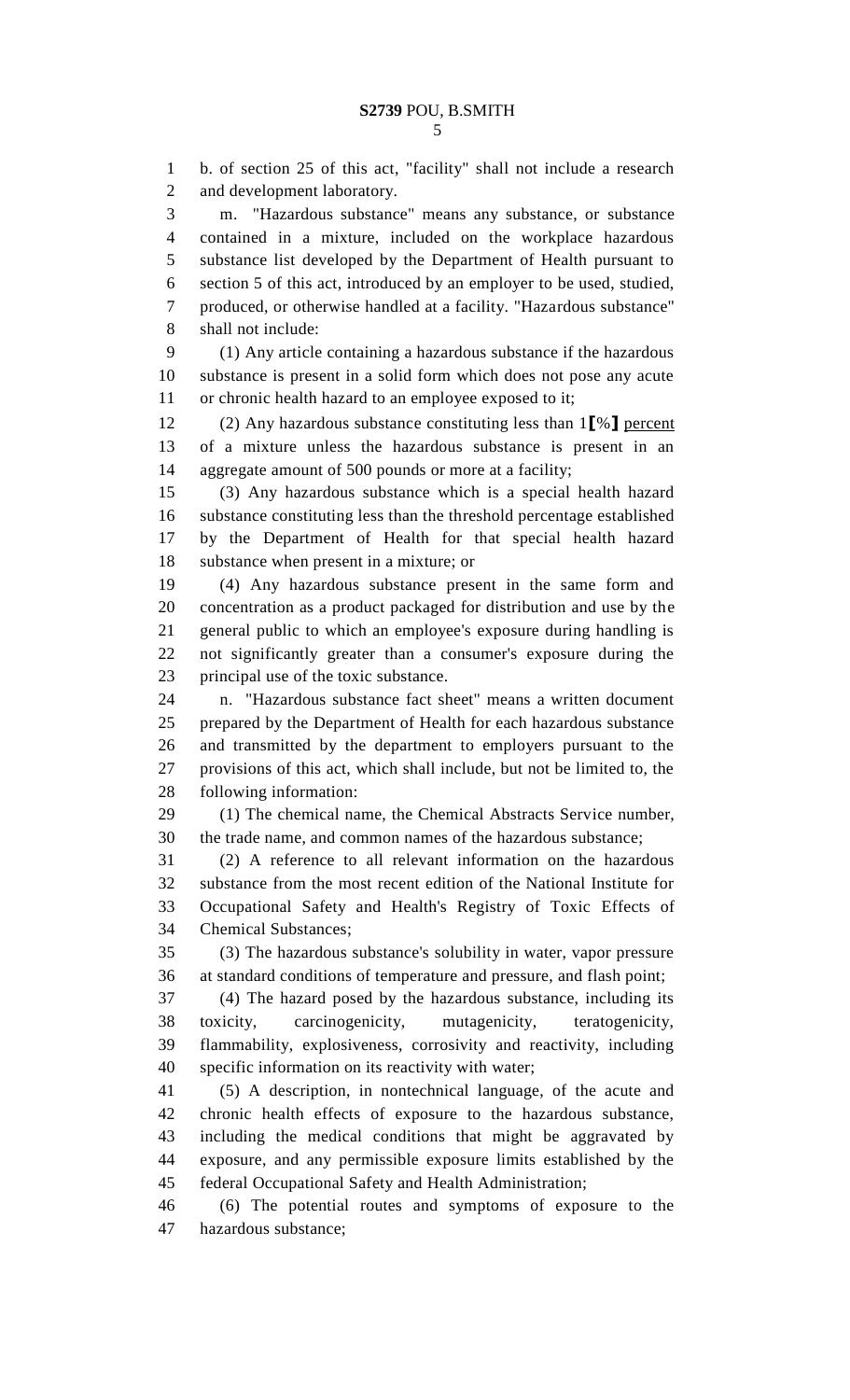(7) The proper precautions, practices, necessary personal protective equipment, recommended engineering controls, and any other necessary and appropriate measures for the safe handling of the hazardous substance, including specific information on how to extinguish or control a fire that involves the hazardous substance; and

 (8) The appropriate emergency and first aid procedures for spills, fires, potential explosions, and accidental or unplanned emissions involving the hazardous substance.

 o. "Label" means a sign, emblem, sticker, or marker affixed to or stenciled onto a container listing the information required pursuant to section 14 of this act.

 p. "Mixture" means a combination of two or more substances not involving a chemical reaction.

 q. "Process container" means a container, excluding a pipeline, the content of which is changed frequently; a container of 10 gallons or less in capacity, into which substances are transferred from labeled containers, and which is intended only for the immediate use of the employee who performs the transfer; a container on which a label would be obscured by heat, spillage or other factors; or a test tube, beaker, vial, or other container which is routinely used and reused.

 r. "Research and development laboratory" means a specially designated area used primarily for research, development, and testing activity, and not primarily involved in the production of goods for commercial sale, in which hazardous substances or environmental hazardous substances are used by or under the direct supervision of a technically qualified person.

 s. "Special health hazard substance" means any hazardous substance on the special health hazard substance list.

 t. "Special health hazard substance list" means the list of special health hazard substances developed by the Department of Health pursuant to section 5 of this act for which an employer may not make a trade secret claim.

 u. "Trade secret" means any formula, plan, pattern, process, production data, information, or compilation of information, which is not patented, which is known only to an employer and certain other individuals, and which is used in the fabrication and production of an article of trade or service, and which gives the employer possessing it a competitive advantage over businesses who do not possess it, or the secrecy of which is certified by an appropriate official of the federal government as necessary for national defense purposes. The chemical name and Chemical Abstracts Service number of a substance shall be considered a trade secret only if the employer can establish that the substance is unknown to competitors. In determining whether a trade secret is valid pursuant to section 15 of this act, the Department of Health, or the Department of Environmental Protection, as the case may be,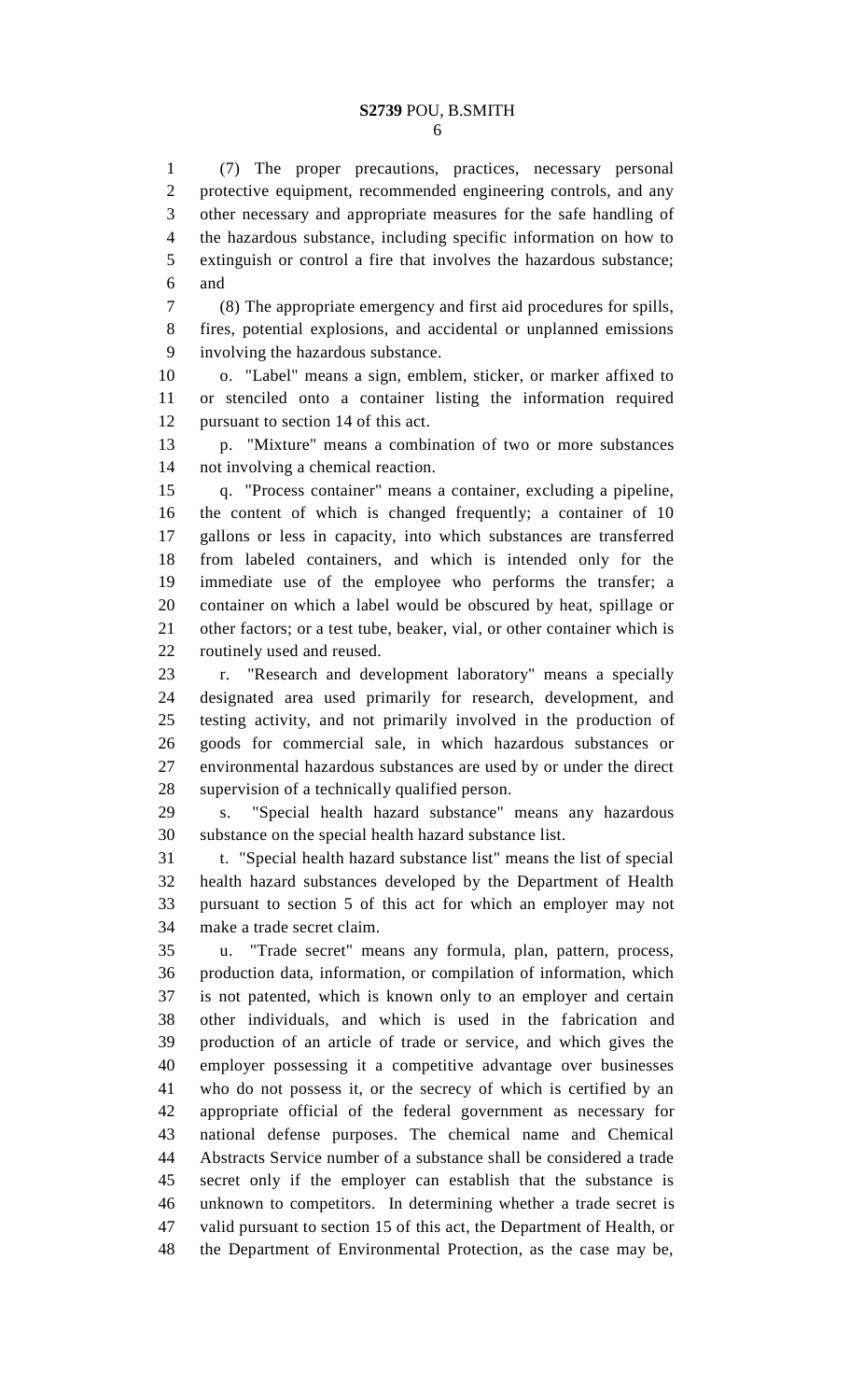shall consider material provided by the employer concerning (1) the extent to which the information for which the trade secret claim is made is known outside the employer's business; (2) the extent to which the information is known by employees and others involved in the employer's business; (3) the extent of measures taken by the employer to guard the secrecy of the information; (4) the value of the information, to the employer or the employer's competitor; (5) the amount of effort or money expended by the employer in developing the information; and (6) the ease or difficulty with which the information could be disclosed by analytical techniques, laboratory procedures, or other means.

 v. "Trade secret registry number" means a code number temporarily or permanently assigned to the identity of a substance in a container by the Department of Health pursuant to section 15 of this act.

 w. "Trade secret claim" means a written request, made by an employer pursuant to section 15 of this act, to withhold the public disclosure of information on the grounds that the disclosure would reveal a trade secret.

 x. "Workplace hazardous substance list" means the list of hazardous substances developed by the Department of Health pursuant to section 5 of this act.

 y. "Workplace survey" means a written document, prepared by the Department of Health and completed by an employer pursuant to this act, on which the employer shall report each hazardous substance present at **[**his**]** the facility.

(cf: P.L.1991, c.235, s.17)

 2. (New section) a. Beginning two years after the effective date 30 of P.L., c. (C.) (pending before the Legislature as this bill), each time an employer returns an environmental survey to the department, the survey response shall include a consequence analysis. The purpose of the consequence analysis shall be to provide information to the public about the possible consequences of a spill of any or all of the hazardous substances stored at the facility. The consequence analysis shall:

 (1) estimate the potential consequences of a spill, fire, explosion, or other incident at the facility;

 (2) identify the potential populations exposed to a hazardous substance in the case of spill, fire, explosion, or other incident, through the use of a map or geographic information system data, which identification shall take into account the physical and chemical states and properties of each hazardous substance, the release scenario, and the geographical, topographical, geological, and meteorological characteristics of the environment;

 (3) be comprehensible to the general public, to the maximum extent practicable; and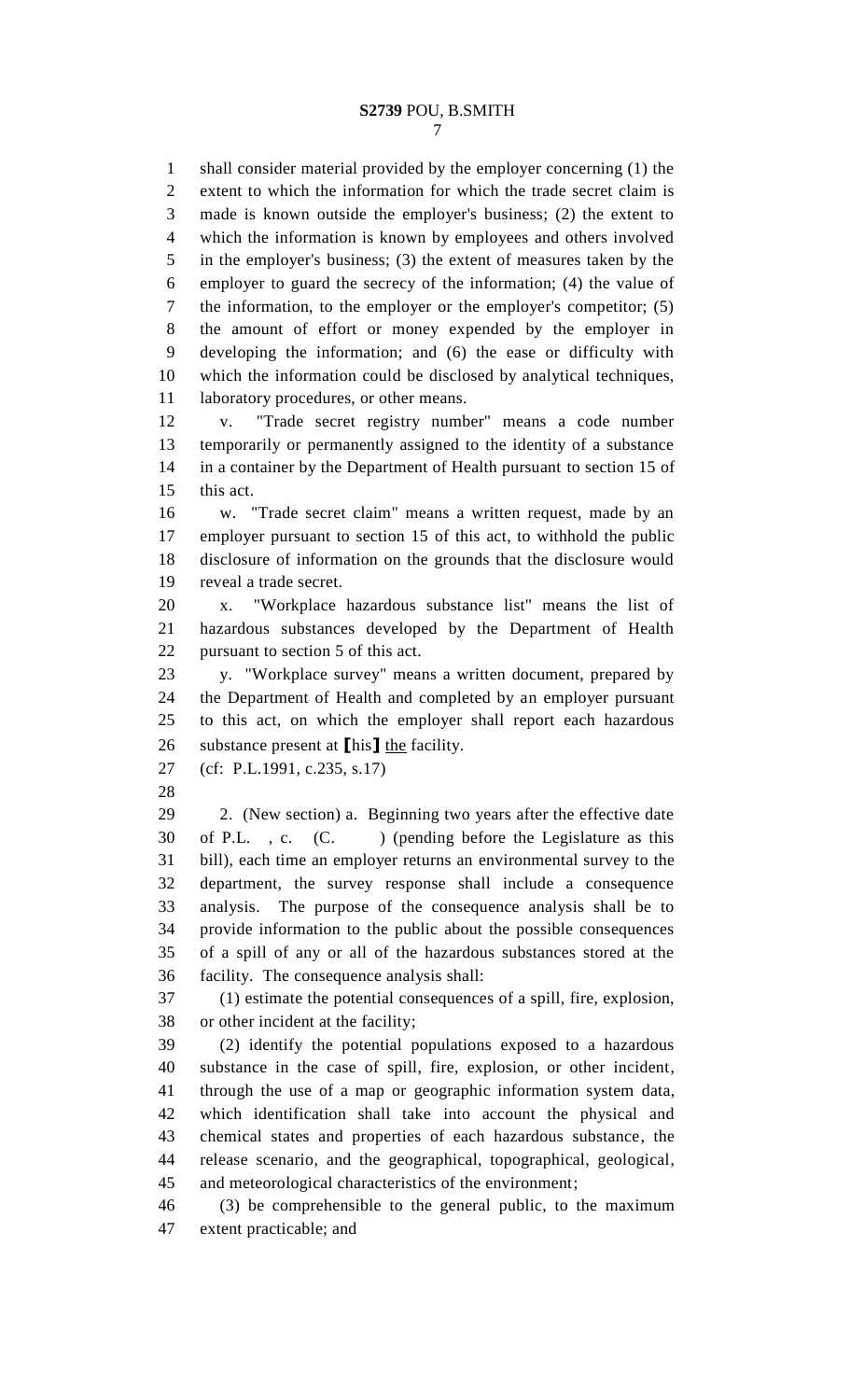(4) contain any other information deemed to be in the public interest by the department. b. The department shall post each consequence analysis it receives on its Internet website, in a manner that makes the analysis locatable through an Internet search engine. The department shall redact any information in the consequence analysis it deems to be a trade secret prior to posting the analysis. The department shall update the consequence analysis, and remove the outdated analysis, for each facility each time it receives such an update. c. In order to avoid duplicative reporting requirements, the department shall, to the maximum extent practicable, consolidate the requirements of this section with those of other State and federal laws, including, but not limited to, the "Toxic Catastrophe Prevention Act," P.L.1985, c.403 (C.13:1K-19 et seq.) and the federal "Emergency Planning and Community Right-To-Know Act of 1986," 42 U.S.C. s.11001 et seq. d. The department may adopt, pursuant to the "Administrative Procedure Act," P.L.1968, c.410 (C.52:14B-1 et seq.), rules and regulations as may be necessary to implement the provisions of this section. 3. (New section) The State Office of Emergency Management shall develop risk and hazard assessment criteria, which shall be used by counties and municipalities in creating their Emergency Operations Plan. The assessment criteria shall be developed in conjunction with experts in the field of risk and hazard planning to assess those risks and hazards specific to that county or municipality. The risk and hazard assessment criteria, shall include, but not be limited to, criteria for determining the risk that may be posed by hazardous materials being stored or transported through the county or municipality. 4. Section 19 of P.L.1989, c.222 (App.A:9-43.2) is amended to read as follows: 19. Each county and municipality in the State shall prepare a written Emergency Operations Plan, which adheres to the risk and hazard assessment criteria provided to the county or municipality by the State Office of Emergency Management, with all appropriate annexes necessary to implement the plan. The development of all plans shall be coordinated with the Emergency Operations Plans of the State, county and neighboring municipalities to ensure a regional coordinated response and the efficient use of resources. a. These plans shall include, but not be limited to, provisions which shall be developed in consultation with: (1) the Department of Agriculture, to support the needs of animals and individuals with an animal under their care, including domestic livestock, a domesticated animal, or a service animal, in a major disaster or emergency; **[**and**]**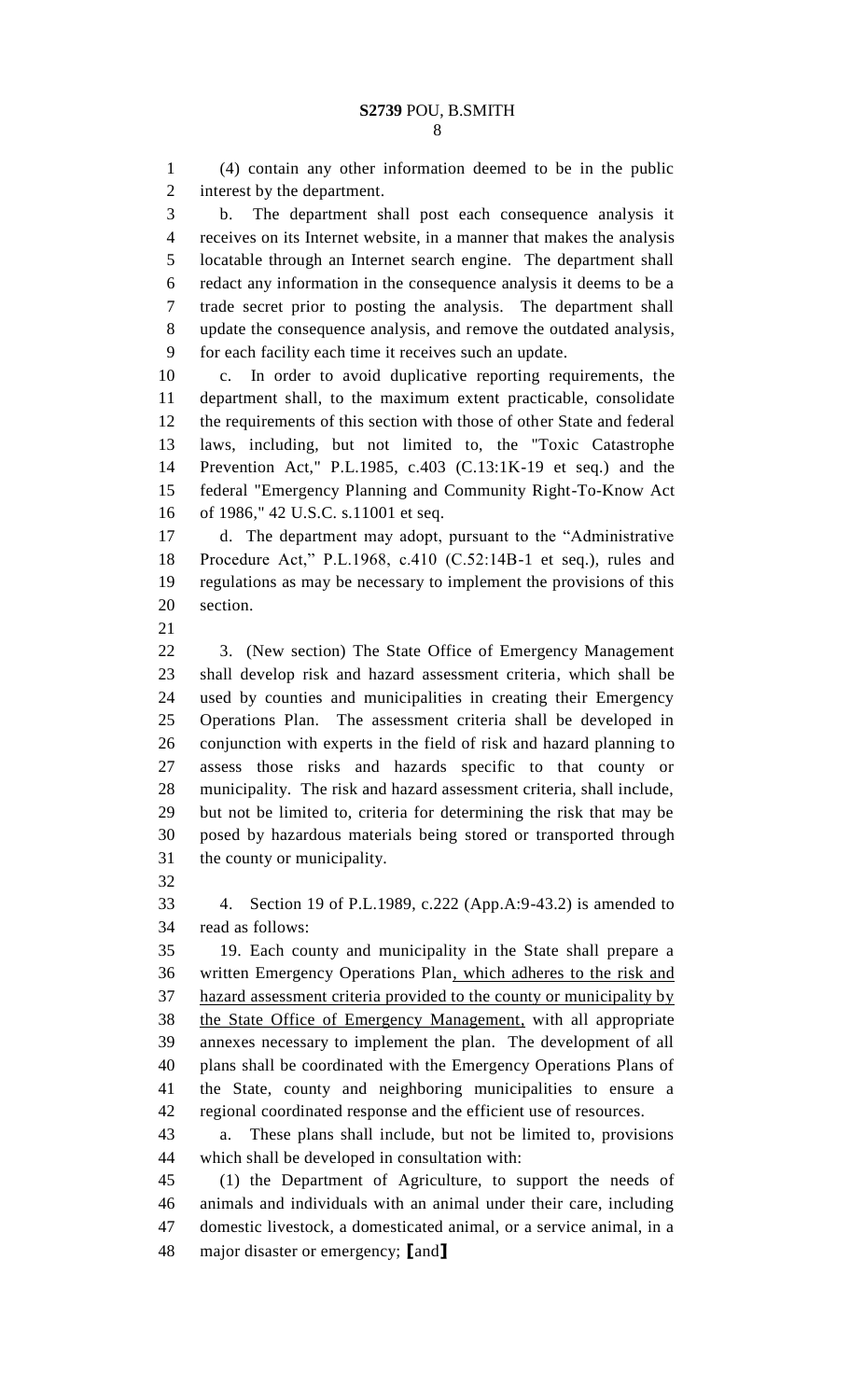(2) the Department of Health and Senior Services to evaluate the evacuation procedures of hospitals and other health care facilities located in each county and municipality, alternative sources of care for evacuated patients, and proposed sites of temporary shelter in the event of an emergency**[**.**]** ; and (3) the Department of Environmental Protection to evaluate the dangers posed by hazardous material that may be located in each county and municipality, that may be transported through each county and municipality, or that are identified by the consequence 10 analysis prepared pursuant to section 2 of P.L., c. (C.) (pending in the Legislature as this bill). b. Each plan shall include provisions that specifically address the need for the safe and timely evacuation of the families and dependents of the emergency responders rendering major disaster or emergency services. c. Each Emergency Operations Plan shall be adopted no later than one year after the State Emergency Planning Guidelines have been adopted by the State Office of Emergency Management and shall be evaluated at such subsequent scheduled review of the State Emergency Operations Plan. (cf: P.L.2011, c.178, s.9) 5. Section 20 of P.L.1989, c.222 (App.A:9-43.3) is amended to read as follows: 20. Each county and municipal Emergency Operations Plan shall conform to all relevant federal and State statutes, rules, and regulations concerning emergency operations, and the State Office of Emergency Management risk and hazard assessment criteria, and shall include the identification of significant hazards affecting the jurisdiction. Each county and municipal Emergency Operations Plan shall be based upon planning criteria, objectives, requirements, responsibilities and concepts of operation for the implementation of all necessary and appropriate protective or remedial measures to be taken in response to an actual or threatened emergency as determined by the State Director of Emergency Management. Each Emergency Operations Plan shall provide for a command structure that affords appropriate command support for the incident commander. Deputy chiefs and battalion chiefs and company officers shall be included in the county fire mutual aid plan to respond to any emergency to supply command support or be assigned to the command structure. Each county and municipal Emergency Operations Plan shall be reviewed and updated at least every two years. (cf: P.L.2000, c.177, s.1) 6. Section 21 of P.L.1989, c.222 (App.A:9-43.4) is amended to

read as follows: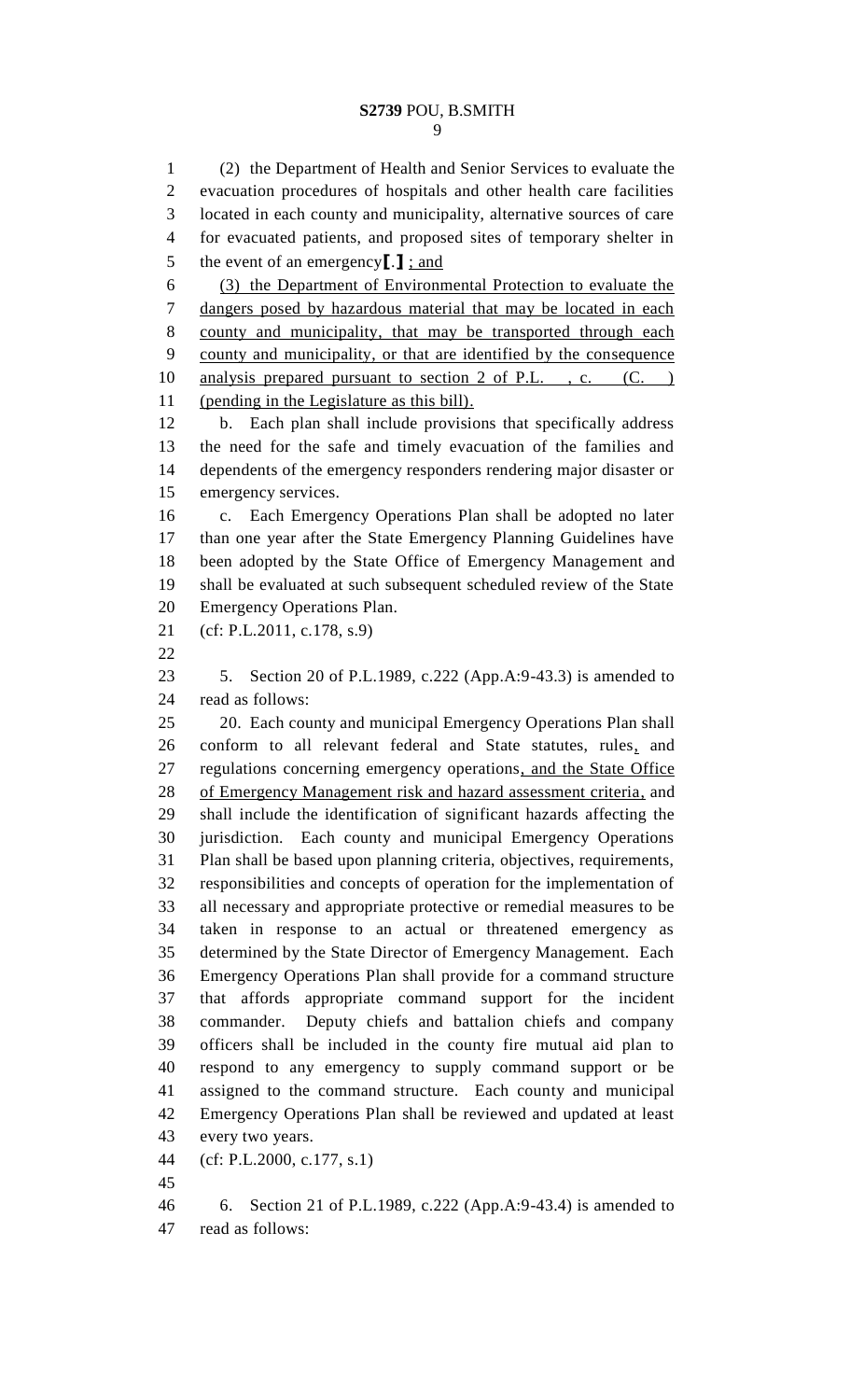## **S2739** POU, B.SMITH

 21. Each county and municipality shall submit an Emergency Operations Plan to the State Office of Emergency Management when the plan is initially developed and whenever the plan is reviewed and updated pursuant to the provisions of section 20 of P.L.1989, c.222 (App.A:9-43.3), which may be submitted in a secure electronic form by way of any electronic means capable of sending, submitting, or presenting confidential information. No Emergency Operations Plan shall take effect without approval by the State Office of Emergency Management. The State Office of Emergency Management shall review the plans and determine their compatibility with the State Emergency Operations Plan Guidelines and whether the plan adequately addresses hazards unique to that 13 county and municipality through proper utilization of the risk and hazard assessment criteria developed pursuant to section 3 15 of P.L. , c. (C. ) (pending before the Legislature as this bill) and shall either approve, conditionally approve, or disapprove the plan. The State Office of Emergency Management shall set forth in writing its reasons for disapproval of any plan or, in the case of the issuance of a conditional approval, shall specify the necessary amendments to the plan. If the State Office of Emergency Management fails to approve, conditionally approve, or disapprove an Emergency Operations Plan within 60 days of receipt of the plan, it shall be considered approved by the State Office of Emergency 24 Management. The State Office of Emergency Management may audit any county or municipal Emergency Operations Plan in order 26 to determine whether the Emergency Operations Plan is appropriate 27 and responsive to risks and hazards that are unique to that county or 28 municipality. (cf: P.L.2010, c.66, s.2) 7. This act shall take effect immediately. STATEMENT This bill would require facilities regulated under the "Worker and Community Right to Know Act," P.L.1983, c.315 (C.34:5A-1 et seq.), to include a consequence analysis that describes potential outcomes of spills, fires, explosions, and other incidents at the facility, as part of the environmental survey the facilities are required to submit to the Department of Environmental Protection (DEP) under that act. Under the bill, the consequence analysis would be required to (1) estimate the potential consequences of a spill, fire, explosion, or other incident at the facility; (2) identify the potential populations exposed to a hazardous

substance in the case of spill, fire, explosion, or other incident,